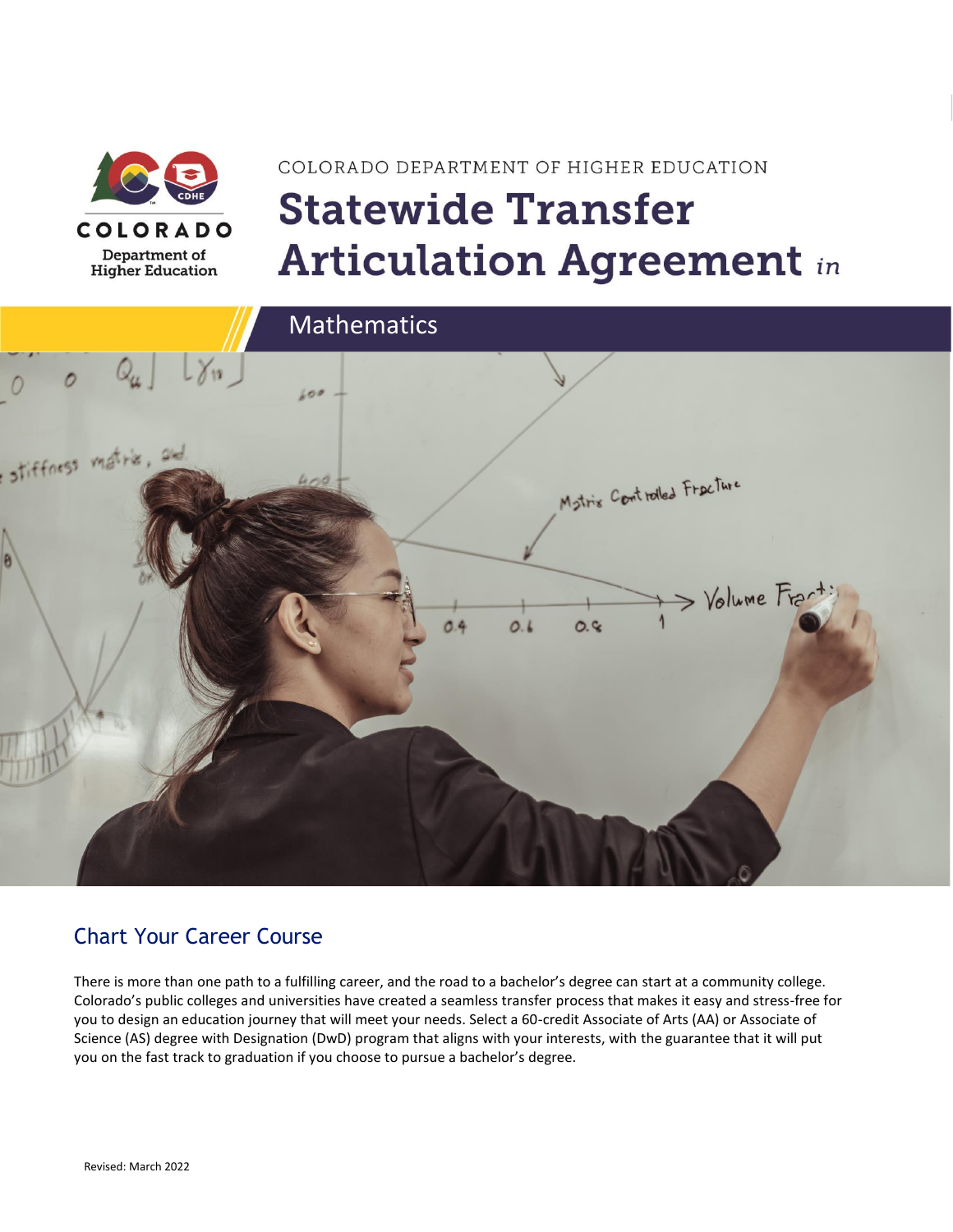### Introduction

Does a difficult math problem excite you? Do you view complex equations as fun challenges? From the stock market to space travel to computer programming, math is a driving force in our economy and in our world. A Mathematics program will give you the knowledge and skills to advance your talent with numbers and pursue professional opportunities in many fields, including business, science, engineering and technology.

An associate program in Mathematics can be a building block toward a sought-after career as an economist, accountant, physicist, or software engineer. This degree is transferable to universities offering a bachelor's degree in Mathematics.

The first year of a Mathematics program will include math and English courses to meet general education requirements. The completion of introductory math and English courses your first year is proven to greatly increase the likelihood of crossing the graduation stage, boosting your momentum along the academic pathway you select. Other general education courses on your pathway will cover topics in Arts & Humanities, History, Social and Behavioral Sciences, and Natural and Physical Sciences.

Program-specific courses may begin as soon as your first semester. These courses become more advanced as you move along your degree pathway. Through this sequence of courses, your knowledge of mathematical concepts will grow and deepen. Coursework may include Calculus-Based Physics, Calculus with Engineering Applications, and Computer Science. After completing a 60-credit associate degree, your degree pathway your degree pathway can continue with guaranteed transfer to a college that offers bachelor's degrees.

### **Degree Pathway Knowledge & Skills**

- Mathematical reasoning
- Advanced numeracy skills
- Data analysis and interpretation
- Deductive reasoning
- Critical thinking
- Complex problem solving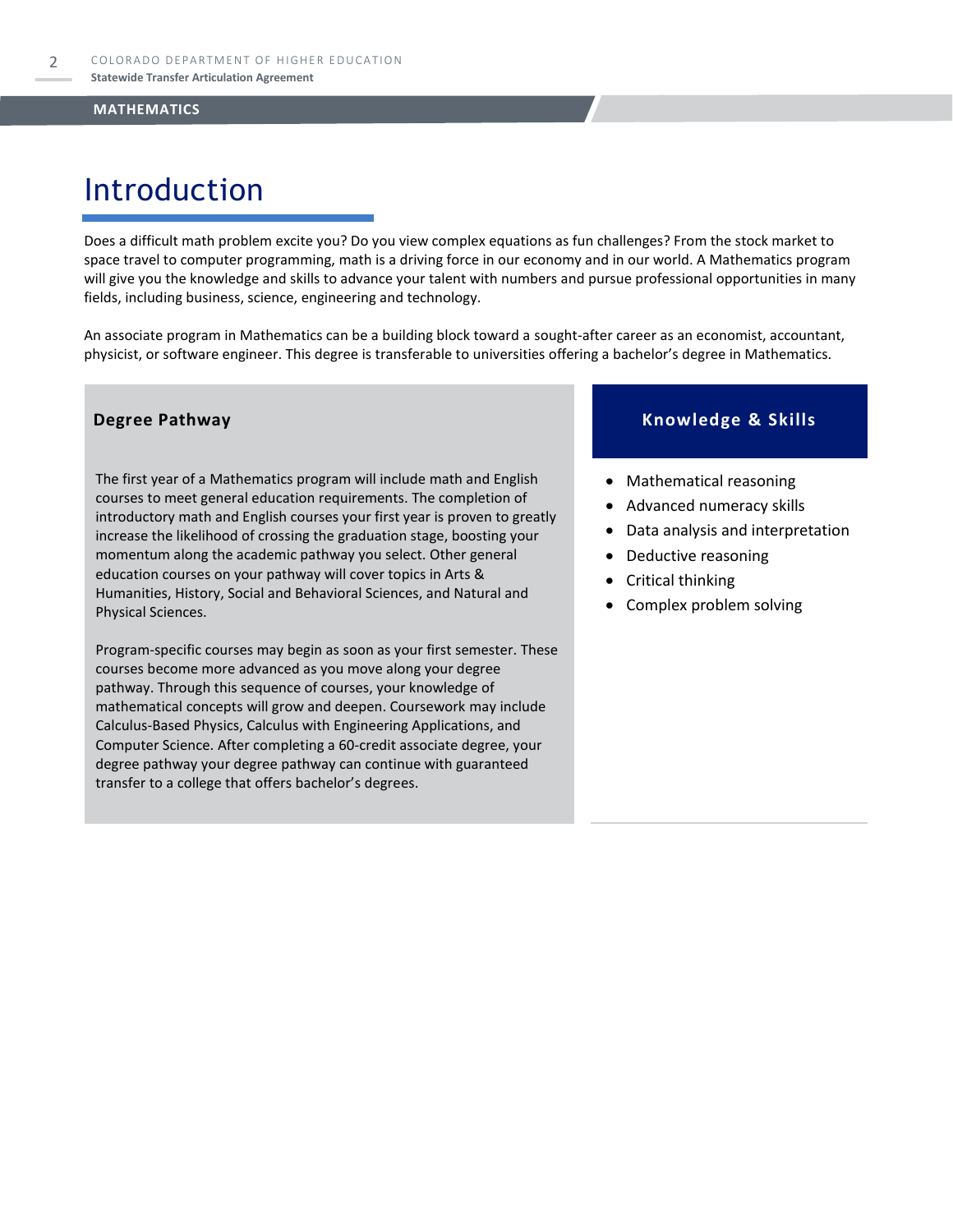## Participating Institutions

### **Earn an Associate Degree with Designation (DwD)**

*From one of these Colorado public community/junior colleges*

**Aims Community College** [A.S. Mathematics]

**Arapahoe Community College** [A.S. Mathematics]

**Colorado Mountain College** [A.S. Mathematics]

**Colorado Northwestern Community College** [A.S. Mathematics]

**Community College of Aurora** [A.S. Mathematics]

**Community College of Denver** [A.S. Mathematics]

**Front Range Community College** [A.S. Mathematics]

### **Earn a Bachelor's Degree**

*From one of these Colorado public four-year institutions*

**Adams State University**  [B.A. Mathematics]

**Colorado Mesa University**  [B.S. Mathematics; Mathematics, Secondary Education, or Statistics concentrations]

**Colorado State University-Ft Collins**  [B.S. Mathematics]

**Colorado State University-Pueblo**  [B.A. Mathematics; B.S. Mathematics]

**Fort Lewis College**  [B.A. Mathematics; Mathematics option]

**Metropolitan State University of Denver**  [B.A. Mathematics]

**University of Colorado Boulder**  [B.A. Mathematics]

**University of Colorado Colorado Springs** [B.A. Mathematics; B.S. Mathematics]

**Morgan Community College** [A.S. Mathematics]

**Northeastern Junior College** [A.S. Mathematics]

**Pikes Peak Community College** [A.S. Mathematics]

**Red Rocks Community College** [A.S. Mathematics]

**Pueblo Community College** [A.S. Mathematics]

**Trinidad State College** [A.S. Mathematics]

**Otero College** [A.S. Mathematics]

**University of Colorado Denver** [B.S. Mathematics]

**University of Northern Colorado** [B.S. Mathematics; Applied Mathematical Sciences or Liberal Arts emphases]

**Western Colorado University** [B.A. Mathematics]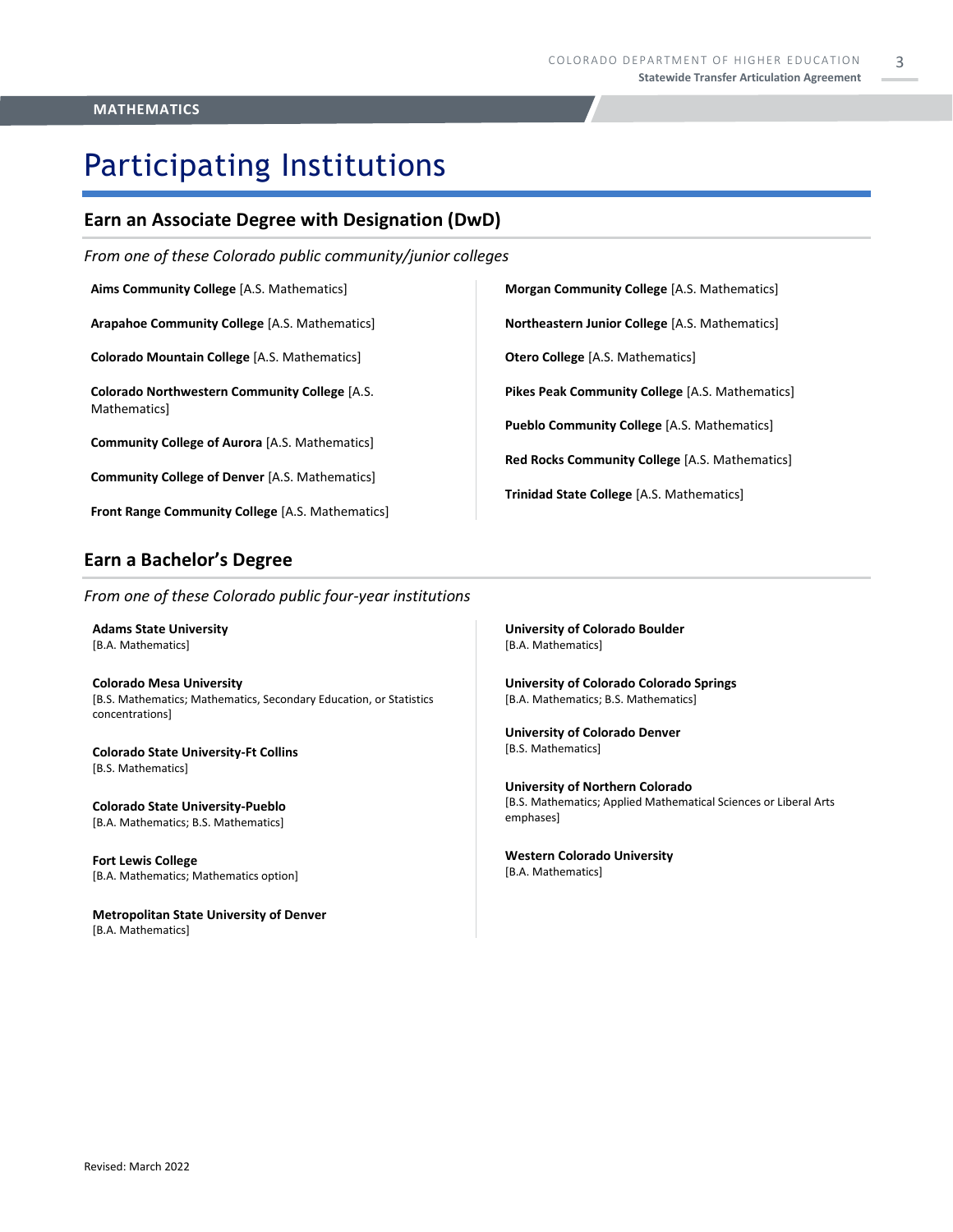## Prescribed Curriculum

### MATHEMATICS

| Required Courses that Fulfill General Education Requirements<br><b>39 CREDIT HOURS</b> |                               |                                                                                                  |                                                                                                                                                                              |  |
|----------------------------------------------------------------------------------------|-------------------------------|--------------------------------------------------------------------------------------------------|------------------------------------------------------------------------------------------------------------------------------------------------------------------------------|--|
|                                                                                        | <b>Credit</b><br><b>Hours</b> | <b>Community College</b><br><b>Course No.</b>                                                    | <b>Course Title or Category</b>                                                                                                                                              |  |
| (Written)<br><b>Communication</b>                                                      | 6                             | ENG 121/1021 and<br>ENG 122/1022<br><b>OR</b><br>ENG 122/1022 and a<br>GT Pathways CO3<br>course | English Composition I (GT-CO1) and English Composition II (GT-<br>CO <sub>2</sub><br><b>OR</b><br>English Composition II (GT-CO2) and a GT Pathways CO3 course<br>$(GT-CO3)$ |  |
| <b>Mathematics</b>                                                                     | 5                             | MAT 201/2410                                                                                     | Calculus I (GT-MA1)                                                                                                                                                          |  |
| <b>Arts &amp; Humanities</b>                                                           | 9                             |                                                                                                  | Three GT Pathways Arts & Humanities course (GT-AH1, GT-AH2,<br>GT-AH3, GT-AH4)                                                                                               |  |
| <b>History</b>                                                                         | 3                             |                                                                                                  | One GT Pathways History course (GT-HI1)                                                                                                                                      |  |
| Social &<br><b>Behavioral Sciences</b>                                                 | 6                             |                                                                                                  | Two GT Pathways Social & Behavioral Sciences courses (GT-SS1,<br>GT-SS2, GT-SS3)                                                                                             |  |
| Natural &<br><b>Physical Sciences</b>                                                  | 5                             | PHY 211/2111                                                                                     | Physics: Calculus-based I w/lab (GT-SC1)                                                                                                                                     |  |
|                                                                                        | 5                             | PHY 212/2112                                                                                     | Physics: Calculus-based II w/lab (GT-SC1)                                                                                                                                    |  |

### Additional Required Courses\* **16-17** CREDIT HOURS

| <b>Content Area</b>                  | <b>Credit</b><br><b>Hours</b> | Course No.      | <b>Course Title</b>                                 |
|--------------------------------------|-------------------------------|-----------------|-----------------------------------------------------|
|                                      | 3                             | COM 115/1150 OR | Public Speaking OR                                  |
|                                      |                               | COM 125/1250    | Interpersonal Communications (GT-SS3)               |
| MAT 202/2420<br>Calculus II (GT-MA1) |                               |                 |                                                     |
|                                      | $4 - 5$                       | MAT 203/2430 OR | Calculus III (GT-MA1) OR                            |
|                                      |                               | MAT 204/2431    | Calculus III with Engineering Applications (GT-MA1) |
|                                      | 4                             | CSC 160/1060**  | Computer Science I                                  |

### Electives **4-5** CREDIT HOURS

Total **60** CREDIT HOURS

\*Please note: if these credits are *not* required for the *major* at a receiving 4-year institution, they will be applied to the bachelor's degree as *elective credit* toward *graduation.* Please check with the receiving institution to determine in which way these courses will be applied.

\*\*CSU-Ft. Collins requires a different computer science course than the community college course. Students should seek advising at CSU-Ft. Collins for information on the appropriate computer science course to take.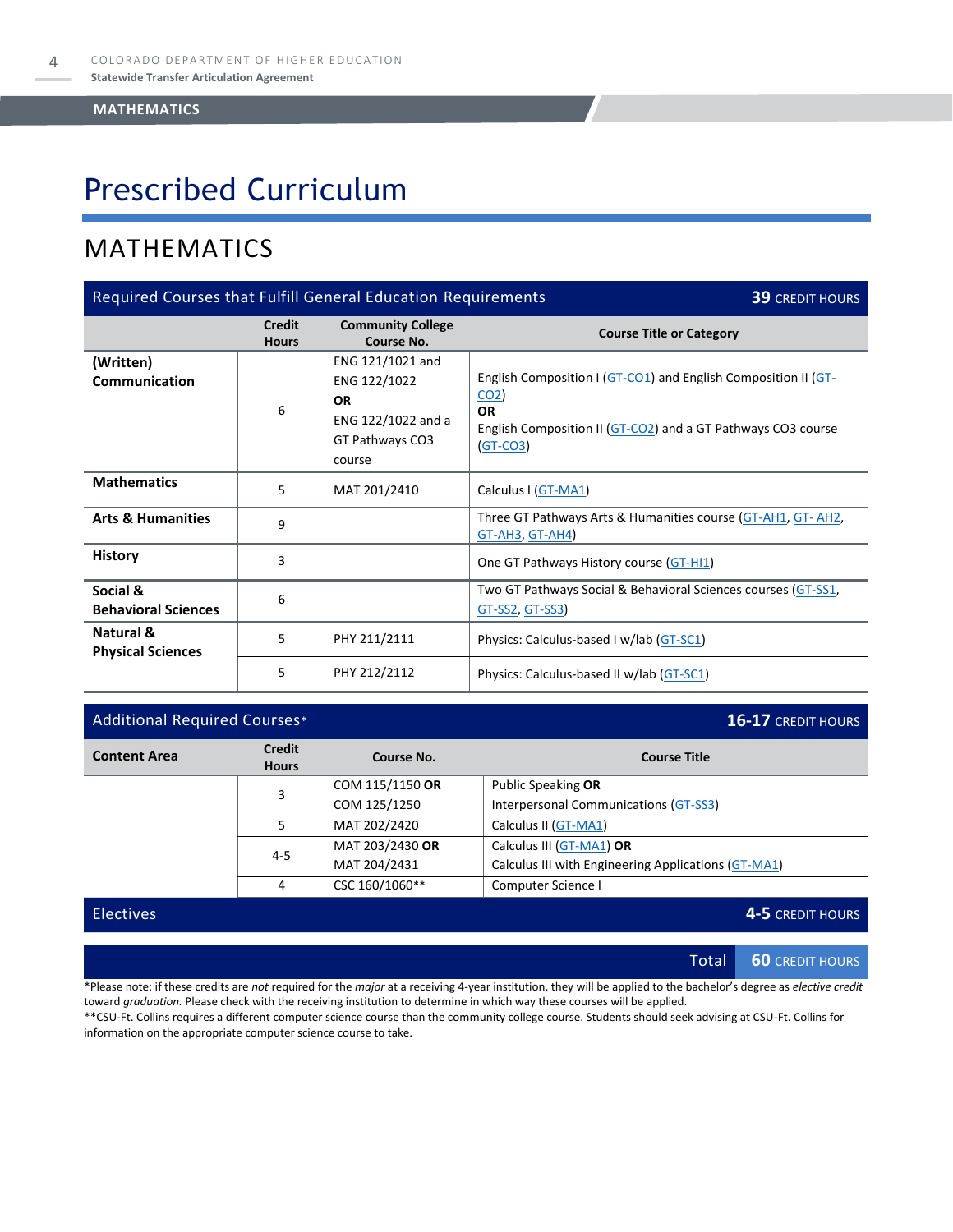## Course Planner

### MATHEMATICS DEGREE PLAN

### STUDENT NAME

| Institution:                   |                   |                     |                     |                  |  |  |
|--------------------------------|-------------------|---------------------|---------------------|------------------|--|--|
| Semester                       | <b>Course No.</b> | <b>Course Title</b> | <b>Credit Hours</b> | <b>Completed</b> |  |  |
|                                |                   |                     |                     |                  |  |  |
|                                |                   |                     |                     |                  |  |  |
|                                |                   |                     |                     |                  |  |  |
|                                |                   |                     |                     |                  |  |  |
|                                |                   |                     |                     |                  |  |  |
|                                |                   |                     |                     |                  |  |  |
| <b>Total Credits Completed</b> |                   |                     |                     |                  |  |  |

| Institution:                   |                   |                     |                     |                  |  |  |
|--------------------------------|-------------------|---------------------|---------------------|------------------|--|--|
| Semester                       | <b>Course No.</b> | <b>Course Title</b> | <b>Credit Hours</b> | <b>Completed</b> |  |  |
|                                |                   |                     |                     |                  |  |  |
|                                |                   |                     |                     |                  |  |  |
|                                |                   |                     |                     |                  |  |  |
|                                |                   |                     |                     |                  |  |  |
|                                |                   |                     |                     |                  |  |  |
|                                |                   |                     |                     |                  |  |  |
| <b>Total Credits Completed</b> |                   |                     |                     |                  |  |  |

| Institution:                   |                   |                     |                     |                  |  |
|--------------------------------|-------------------|---------------------|---------------------|------------------|--|
| Semester                       | <b>Course No.</b> | <b>Course Title</b> | <b>Credit Hours</b> | <b>Completed</b> |  |
|                                |                   |                     |                     |                  |  |
|                                |                   |                     |                     |                  |  |
|                                |                   |                     |                     |                  |  |
|                                |                   |                     |                     |                  |  |
|                                |                   |                     |                     |                  |  |
|                                |                   |                     |                     |                  |  |
| <b>Total Credits Completed</b> |                   |                     |                     |                  |  |

| Institution:                   |                   |                     |                     |                  |  |
|--------------------------------|-------------------|---------------------|---------------------|------------------|--|
| Semester                       | <b>Course No.</b> | <b>Course Title</b> | <b>Credit Hours</b> | <b>Completed</b> |  |
|                                |                   |                     |                     |                  |  |
|                                |                   |                     |                     |                  |  |
|                                |                   |                     |                     |                  |  |
|                                |                   |                     |                     |                  |  |
|                                |                   |                     |                     |                  |  |
|                                |                   |                     |                     |                  |  |
| <b>Total Credits Completed</b> |                   |                     |                     |                  |  |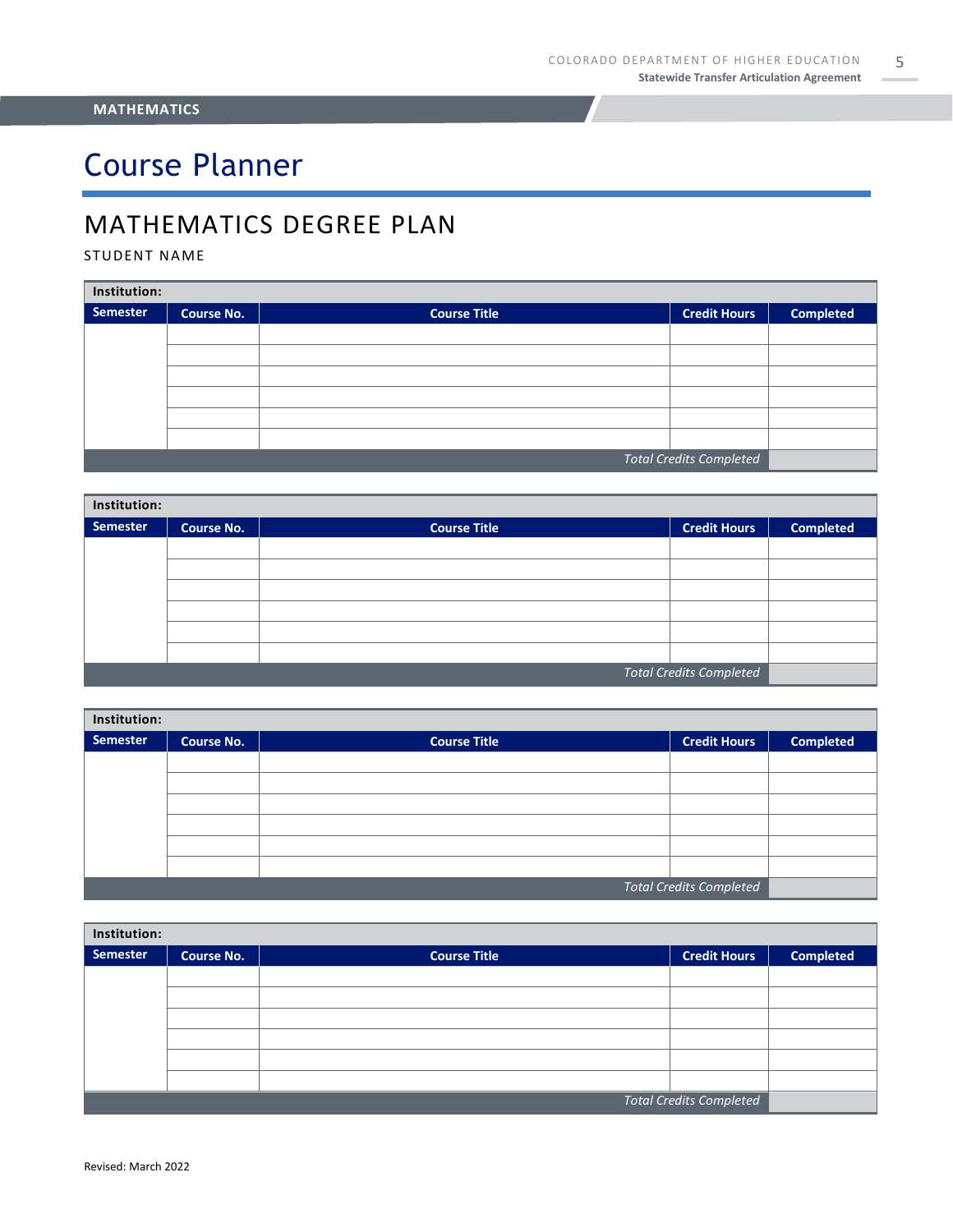### Contractual Language

### **INTRODUCTION**

A statewide transfer articulation agreement identifies the community college courses students need to take in order to graduate from a community college with a 60-credit Associate of Arts (AA) or Associate of Science (AS) degree with designation (DwD). Students are responsible for informing the admissions counselor or transfer advisor at their receiving four-year institution that they are completing a DwD.

It is important for students to understand that completion of an AA or AS degree within two years requires them to complete an average of 15 credits per semester (or 30 credits per year). Also, research shows that students who take classes in their major area within their first 30 credit hours are more likely to persist and graduate.

The guarantees and limitations below describe the minimum requirements to which all participating institutions have agreed. Students who believe an institution is not meeting the guarantees described below can file a complaint with the [CDHE.](https://highered.colorado.gov/filing-student-complaint)

### **GUARANTEES**

Students who complete a DwD pursuant to the prescribed curriculum in this statewide transfer articulation agreement **and** pass all 60 credits with a C- or higher **and** are admitted to the receiving institution's corresponding degree program (see cover page) are guaranteed the following:

- 1. Junior standing with no more than 60 remaining credits to meet the graduation requirements for the baccalaureate degree program covered by this articulation agreement.
- 2. Completion of the receiving institution's lower division general education requirements as defined by the GT Pathways curriculum.
- 3. The same graduation requirements as students who begin and complete this degree program at the four-year institution.
- 4. Admission to all Colorado public baccalaureate awarding institutions (*except* Colorado School of Mines) is guaranteed to applicants who have completed any AA or AS degree from a Colorado public two-year institution after high school graduation, provided certain requirements are met. To see these requirements, please refer to the Colorado Commission on Higher Education's Admissions [Standards Policy](https://highered.colorado.gov/sites/highered/files/2020-03/i-partf_0.pdf), section titled "Guaranteed Transfer Admissions" [here.](https://highered.colorado.gov/educators/policy-funding/cche-policies-procedures) Please note: Students transferring to a University of Colorado institution (Boulder, Colorado Springs, Denver) must satisfy the CU System's MAPS (Minimum Academic Preparation Standards) requirement.
- 5. Per the Commission's **[Prior Learning Assessment](https://highered.colorado.gov/sites/highered/files/2020-03/i-partx.pdf)** policy, section 2.07, and pursuant to Colorado Revised Statutes §23-1-108 (7)(b)(II)(A), "a state institution of higher education that admits as a junior a student who holds an associate of arts degree, associate of applied science degree, or associate of science degree that is the subject of a statewide degree transfer agreement shall not require the student to complete any additional courses to fulfill general education requirements", and that the receiving institution of higher education is responsible for the total cost of tuition "for any credit hours that exceed the total credit hours required for a native student or that extend the total time to receive the degree beyond that required for a native student".
- 6. The Commission's Prior Learning Assessment policy also states "every Colorado public institution of higher education shall accept in transfer from within the institution and from other state institutions of higher education prior learning assessment credit awarded for GT Pathways requirements" (section 3.01), and "Colorado public institutions of higher education shall not prohibit students from meeting general education/GT Pathways requirements with prior learning assessment credit" (section 3.02).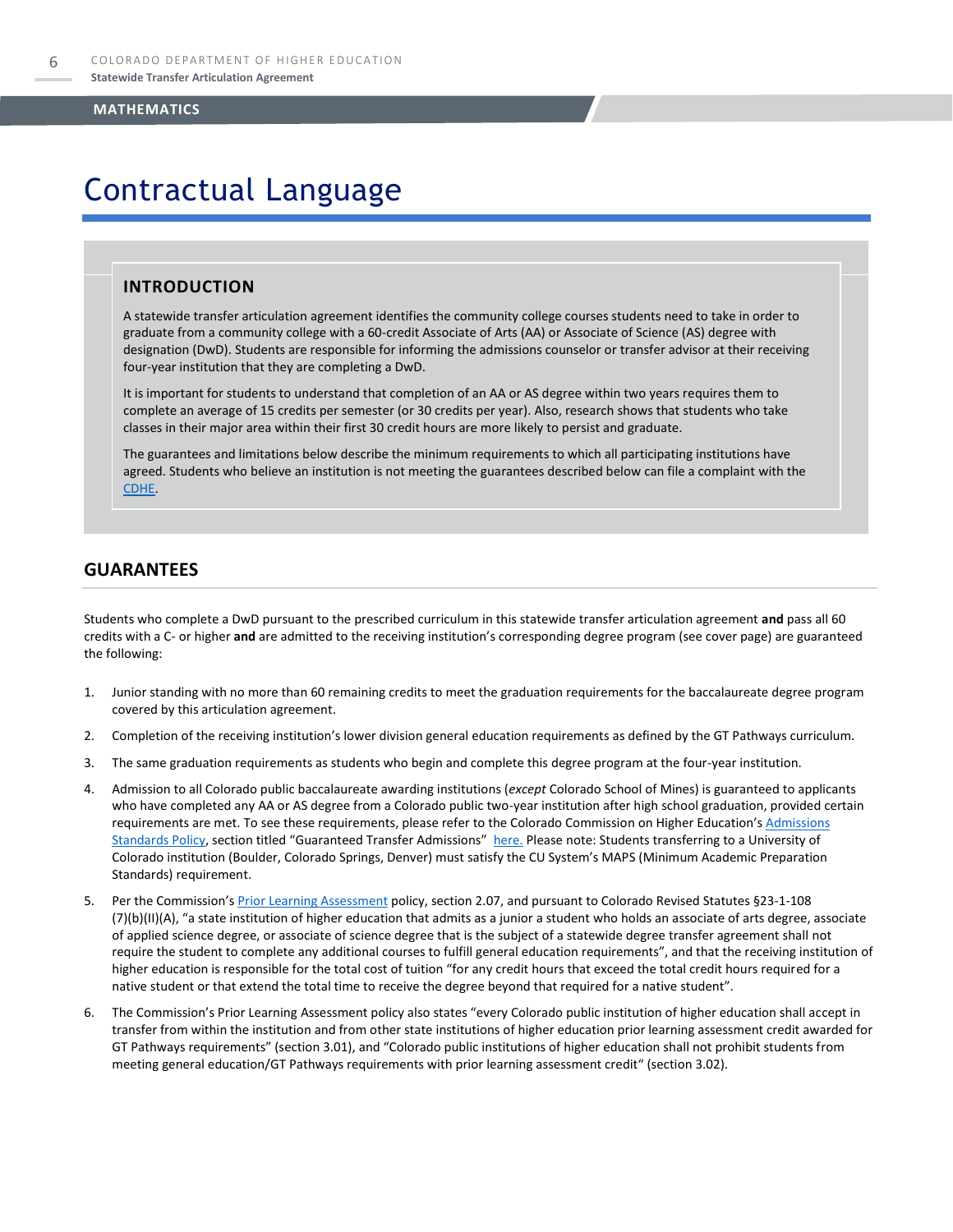### **LIMITATIONS**

- 1. Students must meet all admission and application requirements at the receiving institution including the submission of all required documentation by stated deadlines. Students are advised to consult with the Office of Admissions at the institution to which they intend to transfer.
- 2. Only courses with grades of C- or higher are guaranteed to transfer.
- 3. Admission to a receiving institution does not guarantee enrollment in a specific degree program. Some programs at receiving institutions have controlled entry due either to space limitations or academic requirements.
- 4. The credit and course transfer guarantees described in this agreement apply to the specific degree programs covered by this agreement (see cover page). If the student changes majors, receiving institutions will evaluate application of the courses designated in this agreement to other degree programs on a course-by-course basis.
- 5. Students are allowed to use credits awarded by exam, such as AP (Advanced Placement) and IB (International Baccalaureate), as long as those exams are listed on the exam table[s here,](https://highered.colorado.gov/get-credit-for-what-you-already-know) or may use challenge exams to fulfill GT Pathways requirements (not necessarily major requirements) and those credits are guaranteed to transfer and apply to GT Pathways requirements at the receiving institution per the Colorado Commission on Higher Education's Policy I, X: Prior Learning Assessment. See the [entire policy](https://highered.colorado.gov/sites/highered/files/2020-03/i-partx.pdf) for more information.
- 6. The receiving institution shall accept all applicable credits earned within ten years of transfer to the receiving institution. Credits earned more than ten years earlier will be evaluated on a course-by-course basis.
- 7. All the courses a student needs to take in the associate degree program covered by this statewide transfer articulation agreement are listed in the prescribed curriculum. Course substitutions are allowed as long as the student and both the sending and receiving institutions agree to the substitution; such agreement should be documented in writing and the student should keep a copy until the baccalaureate degree is conferred. Note that if students substitute a course, then this is no longer a statewide agreement and some of the guarantees are only for the receiving institution that agreed to the substitution. **Any additional courses taken in the discipline covered by this agreement might not count toward the requirements of the major at the receiving institution.** Students can avoid this problem by taking no more courses in the discipline beyond those identified in the prescribed curriculum. STUDENTS SHOULD CONSULT THE PROGRAM ADVISOR AT THE RECEIVING INSTITUTION FOR GUIDANCE. Any advisement from an academic advisor should be obtained IN WRITING.
- 8. Students seeking K-12 teacher licensure may not use this agreement because teacher preparation programs have different requirements for educator licensure.

*Because of the limitations above, students must consult with the Office of Admissions at the institution to which they are transferring.*

### **Addendum to Agreement**

Students who do not complete an AA/AS degree can use the prescribed curriculum in a statewide transfer articulation agreement as a common advising guide for transfer to all public institutions that offer the designated bachelor's degree program. Please note the following:

- 1. Students are guaranteed application of general education courses completed with a C- or higher in the prescribed curriculum in this agreement up to the established maximum in each GT Pathways content area.
- 2. Except in special cases (e.g., the partial completion of a required sequence of courses or variation in the number of credit hours institutions award for course equivalents), students can expect that courses specified within the prescribed curriculum in this agreement, successfully completed with a C- or higher, will fulfill the relevant course requirements in the designated major.
- 3. Receiving institutions will evaluate all courses other than those specified in this agreement on a course-by-course basis.

Students transferring without a completed AA/AS degree must consult with the Office of Admissions at the institution to which they are transferring to review the issues identified above, and to make sure they meet all admission and application requirements at the receiving institution, including the submission of all required documentation by stated deadlines.

This agreement will be reviewed by disciplinary faculty no less frequently than every five years. *The agreement will remain in force until such time as it is formally modified or terminated.*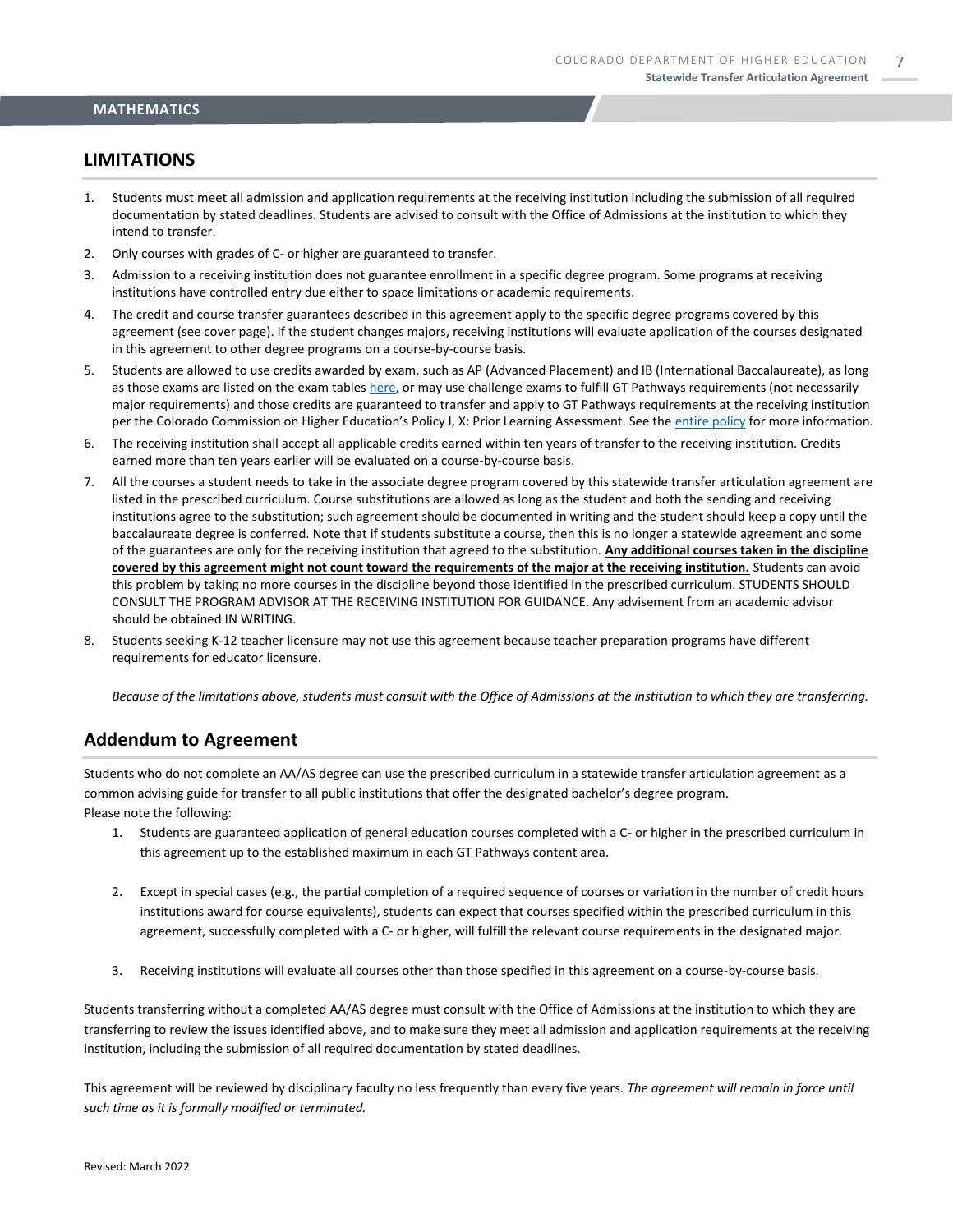The Department of Higher Education – in consultation with the General Education Council – may make minor technical changes to this agreement on behalf of participating institutions. The most current version of the agreement can be found on the [CDHE website.](https://highered.colorado.gov/transfer-degrees) Institutions that wish to join or withdraw from this agreement should consult the Division of Academic Affairs at the Colorado Department of Higher Education. Terms and processes are outlined in the Commission's policy on Statewide Transfer and GT Pathways, available at the CDHE [website.](https://highered.colorado.gov/educators/policy-funding/general-education-ge-council/gtpathways/transfer-agreements)

A paper or hard copy of this document may not be the most current version of the agreement—check th[e website](https://highered.colorado.gov/transfer-degrees) of the Colorado Department of Higher Education for the most current version.

*Signatures from institutional/system Chief Academic Officers for all participating institutions, as listed on the cover page, have signed this agreement. Signatures of Chief Academic Officers, who possess or have been delegated authority to enter into this agreement on behalf of their institution or institutions (in some cases by the institutional or system governing board), are on file in the Division of Academic Affairs at the Colorado Department of Higher Education.*